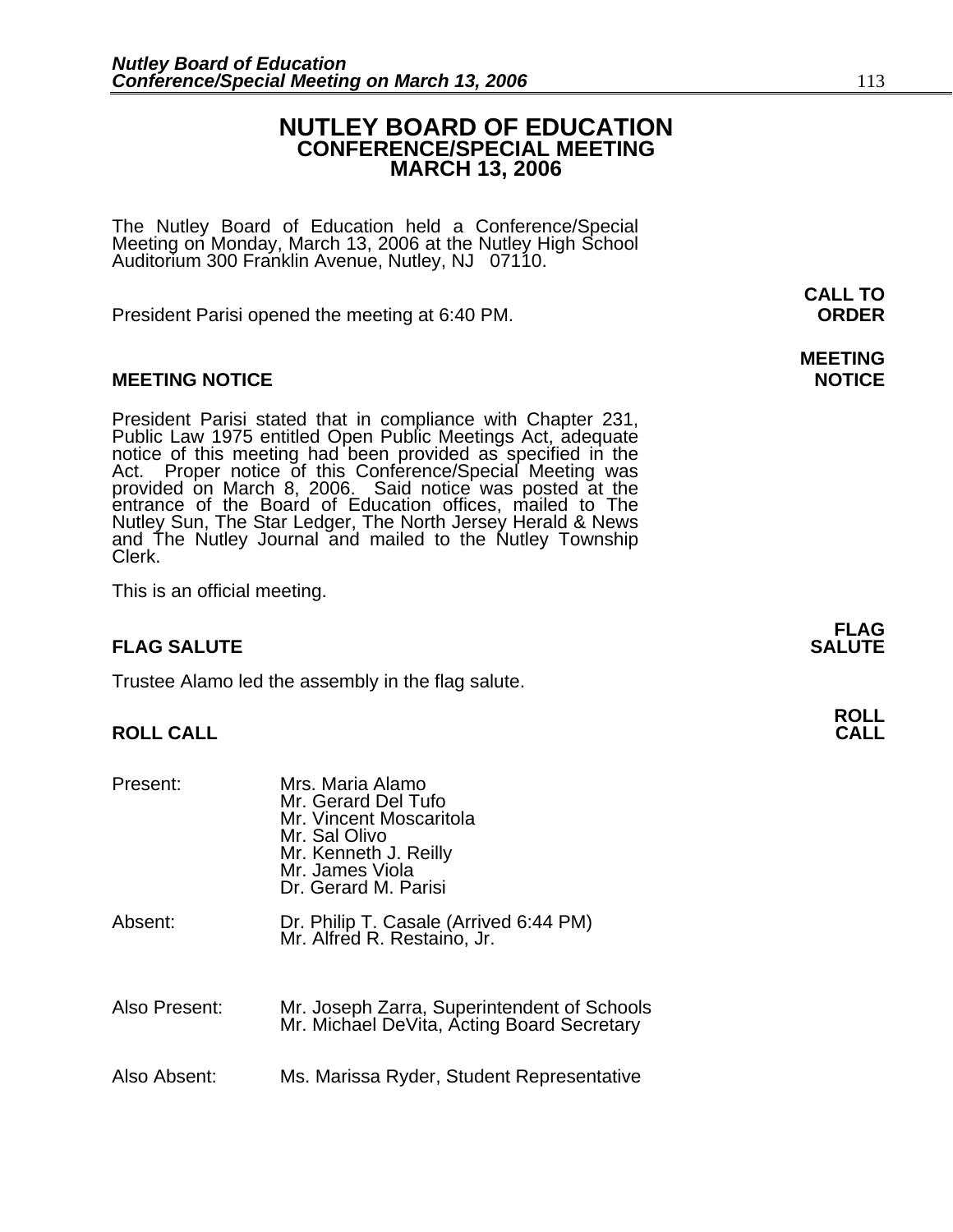#### **PRESENTATIONS**

Superintendent Zarra introduced Nancy Kehayes, Business/Technical Education Coordinator who reported on the<br>K-8 Technology Education Curriculum and made K-8 Technology Education Curriculum and made<br>recommendations for improvements. The trustees asked questions that were answered by Mrs. Kehayes.

Superintendent Zarra introduced Mr. Jones, Principal of Washington School, and Washington School teachers Jeannette Andreula and Erin Barrett who gave a power-point presentation on the "Best Practice Submission."

President Parisi introduced Lt. Steve Rogers who gave a presentation on gangs and gang activity. Lt. Rogers gave recommendations on helping to recognize gang activity and gang indicators. The trustees made comments and asked questions that were answered by Lt. Rogers.

#### **COMMITTEE REPORTS REPORTS**

Trustee Alamo said the Academic and Personnel Committee recently met.

Trustee Casale said the Budget Committee met and developed a tentative budget for the Board's approval.

Trustee Del Tufo said that the Oval Committee met and discussed the work that needs to be done at the Oval. He said bids are being prepared.

President Parisi read the minutes from the last Construction Committee Meeting.

Superintendent Zarra and Acting Board Secretary DeVita presented the tentative budget to the Board.

#### **HEARING OF CITIZENS AND REARING OF STATES AND REARING OF STATES AND REARING OF STATES AND REARING OF STATES AND REA**

None

### **RESOLUTIONS**

#### 1. **APPROVAL OF 2006-2007 TENTATIVE BUDGET TENTATIVE BUDGET**

**2006-2007** Trustee Casale moved, and Trustee Olivo seconded, the following resolution. Upon being put to a roll call vote the resolution was approved.

**APPROVE**<br>TENTATIVE BUDGET

**CITIZENS** 

**COMMITTEE**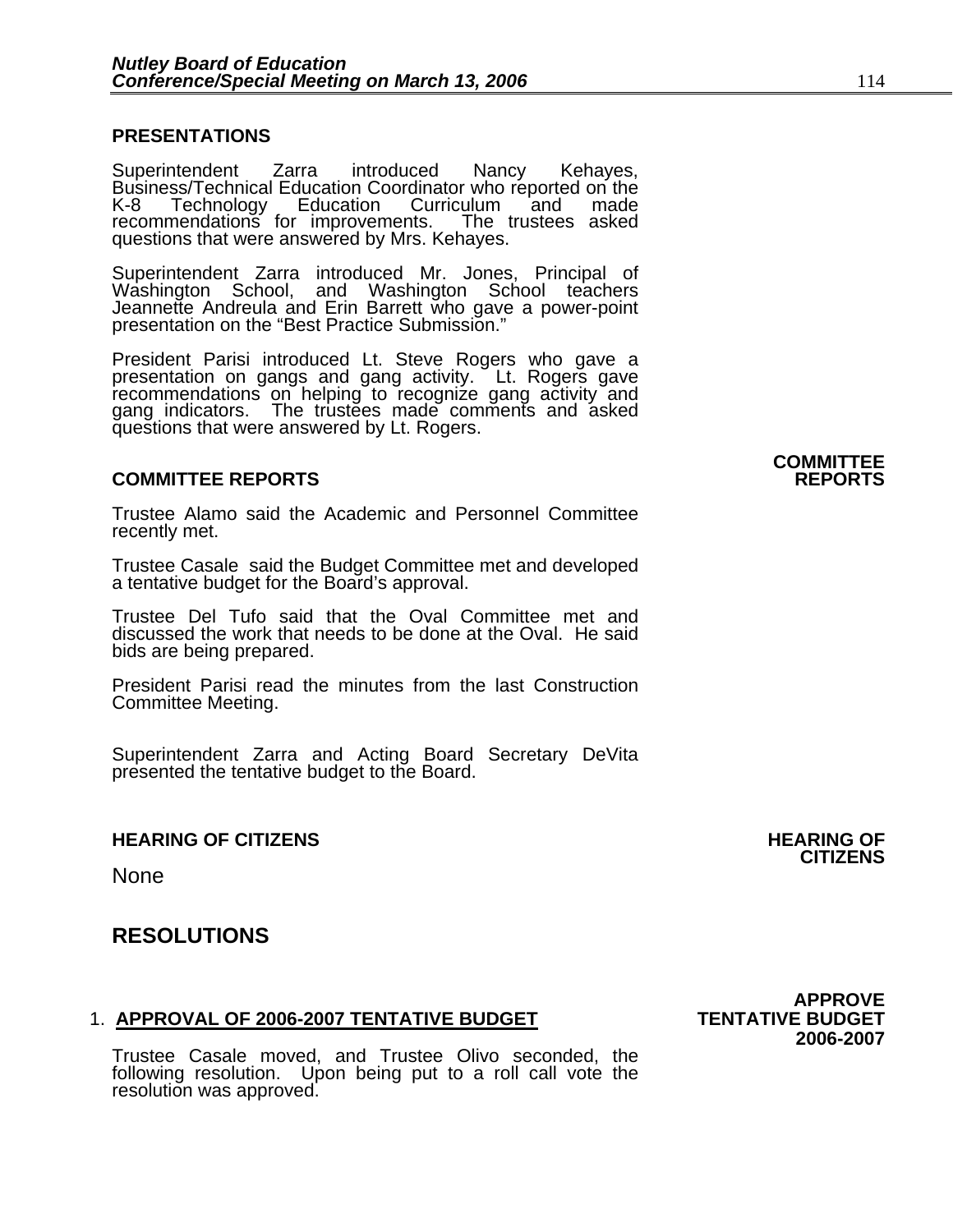BE IT RESOLVED that the Board of Education hereby approves a tentative budget for the 2006-07 school year in the amount of:

| <b>General Fund</b>         | \$47,845,057 |
|-----------------------------|--------------|
| <b>Special Revenue Fund</b> | 1,364,981    |
| Debt Service Fund           | 1,294,617    |
| <b>Total Budget</b>         | \$50,504,655 |

Of which the following amount shall be raised by local tax levy:

| <b>General Fund Tax Levy</b><br>Debt Service Tax Levy | \$40,579,354<br>1,266,955 |  |
|-------------------------------------------------------|---------------------------|--|
| <b>Total Tax Levy</b>                                 | \$41,846,309              |  |

and,

BE IT FURTHER RESOLVED that the Secretary be authorized to submit this budget to the County Superintendent for approval, and

BE IT FURTHER RESOLVED that the Board also requests approval of the statutory Spending Growth Limitation Adjustments as follows:

| <b>Capital Outlay Expenditures</b><br>New School Costs | 105,584<br>162,405 |
|--------------------------------------------------------|--------------------|
| Total                                                  | 267,989            |

and, the contract of the contract of the contract of the contract of the contract of the contract of the contract of the contract of the contract of the contract of the contract of the contract of the contract of the contr

BE IT FURTHER RESOLVED that the Secretary be authorized to publish the 2006-07 budget in The Nutley Sun.

#### 2. **RESOLUTION REQUESTING SGLA FOR NEW SCHOOL NEW SCHOOL FACILITY FACILITY**

Trustee Viola moved, and Trustee Alamo seconded, the following resolution. Upon being put to a roll call vote the resolution was approved.

Whereas, there is currently a construction project underway for additions and renovations to the Franklin Middle School, said projects having been approved by a referendum on September 28, 2004, and

Whereas, said project, State Project #3750-060-04-1000 includes additions of approximately 34,400 square feet that includes a new gymnasium, 3 classrooms, a science classroom, an art room, a vocal music room and an instrumental music room, as well as extensive renovations to existing parts of the facility, and

**REQUEST SGLA**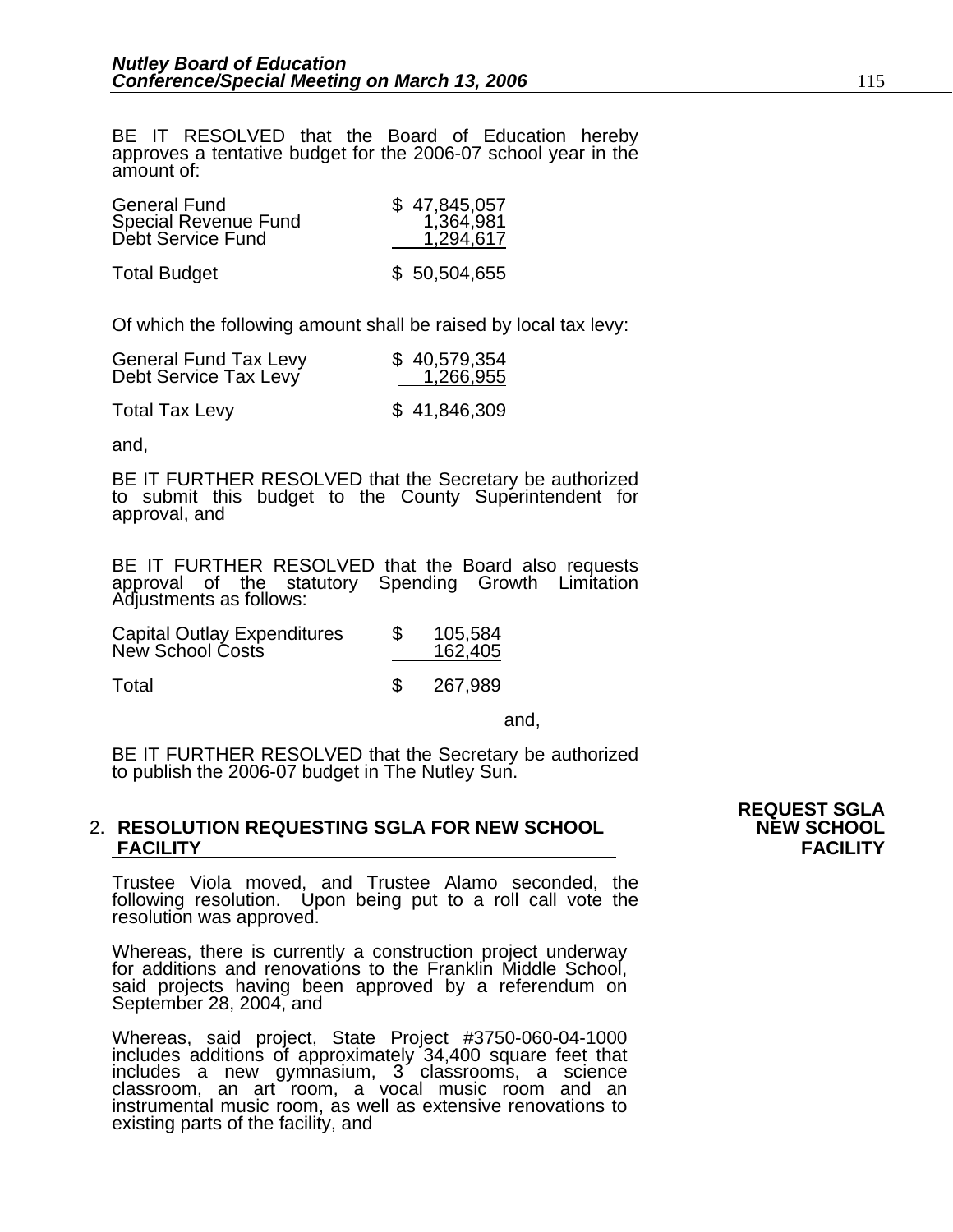Whereas, the new additions are scheduled to be completed and in use during the first semester of the 2006-07 school year, and

Whereas, the October, 2005 enrollment at the school was 669, and a comparable number is anticipated for 2006-07, and

Whereas, the school district will need to expend additional funds in the 2006-07 school year to operate the new addition including, but not limited to, custodian salaries and benefits, energy expenses and instructional supplies, and

Whereas, the total amount in the school district budget for 2006-07 for these new expenses is \$162, 405, and

Whereas the school district needs a Spending Growth Limitation Adjustment in the amount of \$162, 405,

Now, Therefore be it Resolved, that the Nutley Board of Education hereby requests a Spending Growth Limitation Adjustment for 2006-07 in the amount of \$162, 405 for the cost of opening the addition to the Franklin Middle School.<br>**CHANGE OF PUBLIC**<br>HEARING DATE

#### 3. **CHANGE OF PUBLIC HEARING DATE – 2006/2007 SCHOOL BUDGET**

Trustee Olivo moved, and Trustee Reilly seconded, the following resolution. Upon being put to a roll call vote the resolution was approved.

BE IT RESOLVED that the Board of Education approves the<br>change of date for the Public Hearing for the 2006-2007<br>School Budget from Monday, March 27, 2006 at 7:00 PM to Tuesday, March 28, 2006 at 8:00 PM in the High School<br>Auditorium.

#### 4. **RESOLUTION REQUESTING SGLA FOR CAPITAL OUTLAY EXPENDITURES OUTLAY EPENDITURES**

Trustee Alamo moved, and Trustee Casale seconded, the following resolution. Upon being put to a roll call vote the resolution was approved.

Whereas, there is currently a construction project underway for additions and renovations to the Franklin Middle School (project # 3750-060-04-1000), said projects having been approved by a referendum on September 28, 2004, and

Whereas, at a public meeting held on June 13, 2005, the Board of Education formally proposed the concept of relocating the district administrative offices from Radcliffe School to Franklin Middle School using space that would become available in the basement area of Franklin Middle School for the administrative offices, and to subsequently allow the vacated space at Radcliffe School to be used for instructional purposes, and

## **SGLA FOR CAPITAL**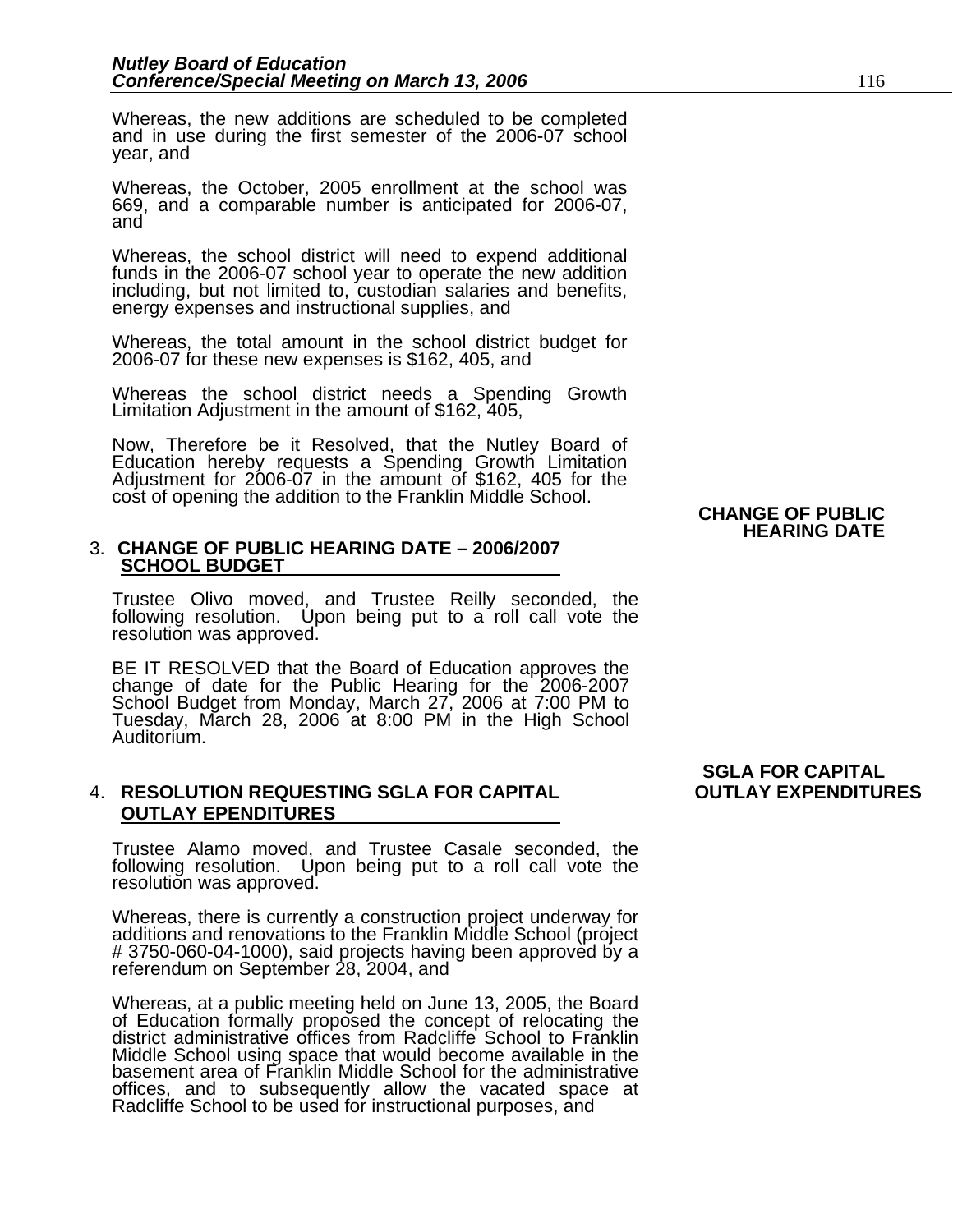Whereas, the excess cost of this administrative relocation project is \$179,742\*, and

Whereas, these costs will be funded by an appropriation of \$150,258 in capital outlay and a withdrawal of \$29,284 from capital reserve, and

Whereas, the district has equipment replacement needs for school buses, computer network servers, and musical instruments at an estimated cost of \$151,295, and

Whereas, as noted in the Adjustment for Capital Outlay Expenditures Worksheet, the school district is eligible for a<br>maximum adjustment of \$186,046, and

Whereas, the district needs a Spending Growth Limitation Adjustment of \$105,584,

Now, Therefore be it Resolved, that the Nutley Board of Education hereby requests a Spending Growth Limitation Adjustment for 2006-07 in the amount of \$105,584 for Capital Outlay Expenditures.

\*The costs to convert the vacated space at Radcliffe School are not included in these costs. It is anticipated that funds will be appropriated beginning in 2007-08 for these purposes.<br>**ADJOURN TO** 

#### **MOTION TO ADJOURN TO EXECUTIVE SESSION**

At 8:07 PM Trustee Olivo moved and Trustee Reilly seconded the following resolution:

WHEREAS, the Board of Education will be discussing matters exempt from public discussion pursuant to N.J.S.A. 10:4-12,

NOW, THEREFORE, BE IT RESOLVED that the Board of Education recess to closed executive session at this time in the conference room to discuss personnel matters, and

BE IT FURTHER RESOLVED that the results of the discussions will be made public by inclusion on the agenda of a subsequent meeting of the Board of Education or when the reasons for discussing such matters in closed session no longer exist.

The motion was unanimously approved by voice vote.

#### **RECONVENE**

**OPEN MEETING**<br>At 10:18 PM the Board reconvened in open public session on a motion by Trustee Reilly seconded by Trustee Del Tufo, and unanimously approved by voice vote.

# **EXECUTIVE**